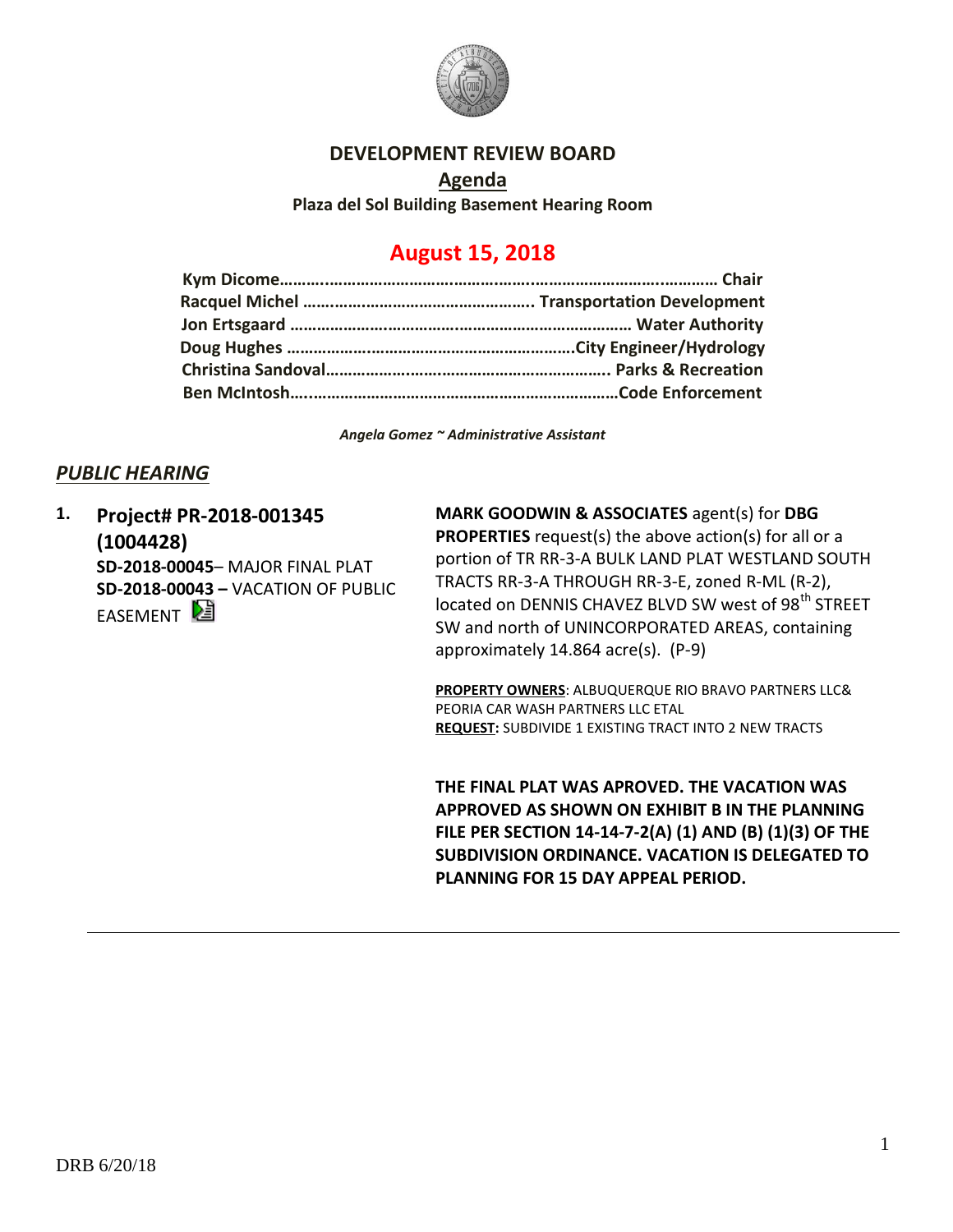**2**. **Project # PR-2018-001440 VA-2018-00078** - VARIANCE **O'CONNOR BROTHERS DESIGN BUILD** agent(s) for **CHARMAINE BROWN** request(s) the aforementioned action(s) for all or a portion of LOT 23 BLOCK 7 CENTRAL PARK ADDN**,** zoned R-1B, located at 804 Cardenas Drive SE between SOUTHERN AVE SE AND KATHRYN AVE SE, containing approximately .155 acre(s). (L-18)

**PROPERTY OWNERS**: CHARMAINE BROWN **REQUEST**: PROPOSED CARPORT W/IN SETBACK

#### **THE VARIANCE WAS APPROVED.**

**3. Project # PR-2018-001173 (1004245) SD-2018-00002 –** MAJOR **-** PRELIMINARY PLAT **SD-2018-00003 –** VACATION OF PUBLIC EASEMENT **SD-2018-00006 -** VACATION OF RIGHT OF WAY **VA-2018-00005 –** SIDEWALK DEFERRAL **VA-2018-00006 –** SIDEWALK WAIVER

**MARK GOODWIN & ASSOCIATES PA** agent(s) for **ANASA WEST LLC** request(s) the above action(s) for all or a portion of Block(s) 7-14, Portion of Lot 3, 4-9, 9-13, 12, 2-10, PARADISE HEIGHTS UNIT 5 SUBDIVISION and Lots L-N ANASAZI RIDGE UNIT 1**,** zoned R-1B and MX-L (R-1) located on MCMAHON BLVD NW east of WESTSIDE BLVD NW, containing approximately 6.98 acre(s). (A-10) *[Deferred from 6/13/18, 7/11/18, 7/18/18]*

**PROPERTY OWNERS**: City of Albuquerque, COLLATZ LLC and Westway Homes LLC **REQUEST**: APPROVAL OF AFOREMENTIONED ACTIONS (Expired April 2015)

#### **DEFERRED TO SEPTEMBER 12, 2018**

**4. Project # 001186 (1008660) SI-2018-00043 –** SITE PLAN FOR **BUILDING PERMIT E E** 

**ADAMS ENGINEERING** agent(s) for **MCDONALD'S LLC** request(s) the above action(s) for all or a portion of LOTS A and B, BLOCK 101, BEL AIR SUBDIVISION, zoned MX-M (SU-3 MU-UPT/Buffer), located at 5900 MENAUL BLVD. containing approximately .947 acre(s). (H-18) *[Deferred from 6/13/18, 7/11/18, 8/1/18]*

**PROPERTY OWNERS**: FIRST NATIONAL BANK TRUSTEE C /O CONQUISTADORES INC. TRACT B, MILLER INVESTMENTS NC. **REQUEST**: DEMO/REBUILD McDONALD'S WITH DRIVE-THRU

**WITH THE SIGNING OF THE INFRASTRUCTURE LIST DATED AUGUST 15, 2018 AND WITH AN APPROVED GRADING AND DRAINAGE PLAN ENGINEER STAMP DATED AUGUST 9, 2018 THE SITE DEVELOPMENT PLAN FOR BUILDING PERMIT WAS APPROVED WITH FINAL SIGN-OFF DELEGATED TO PLANNING.**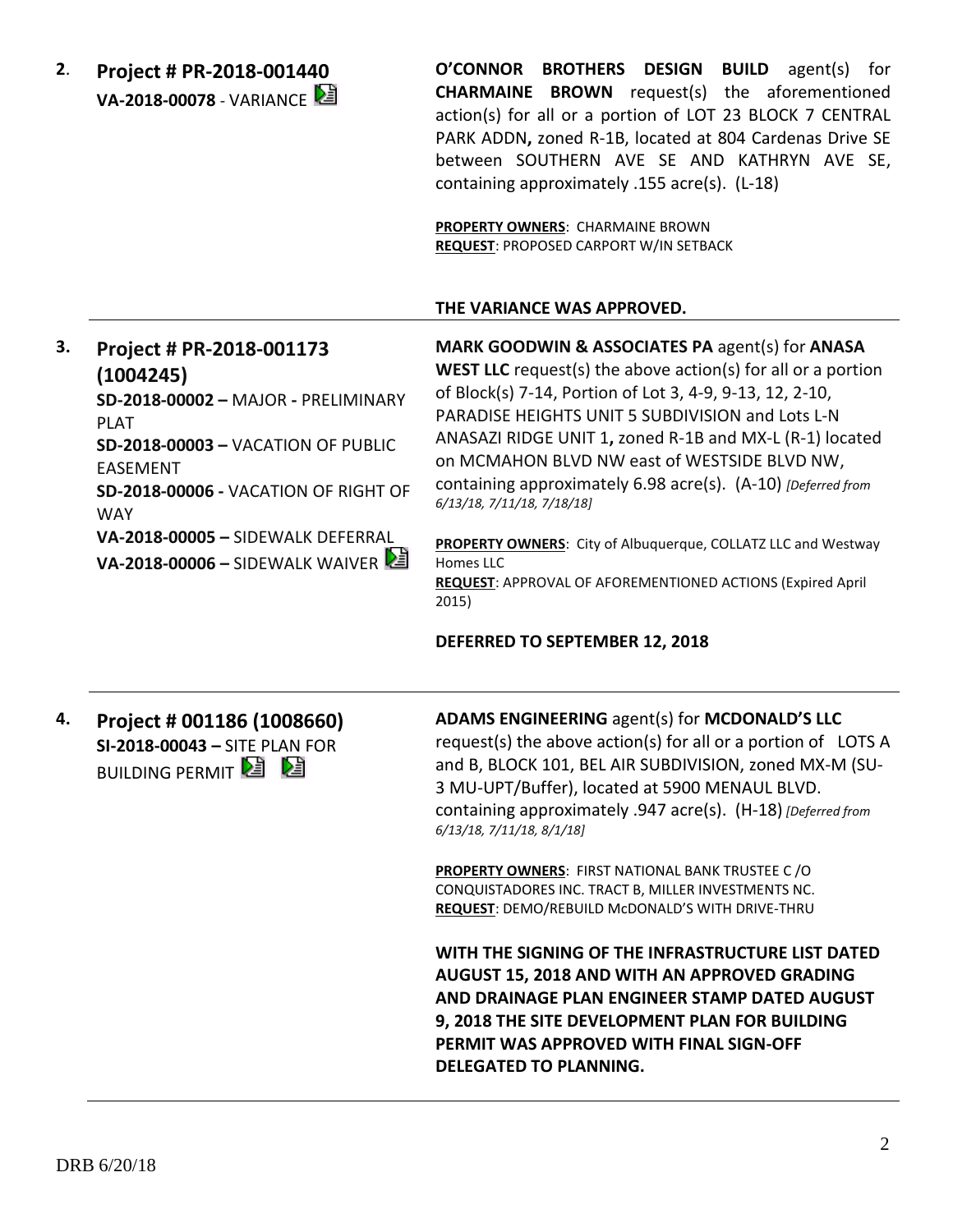**5. Project# PR-2018- 001195 (1007140) SD-2018-00037 –**SITE DEVELOPMENT PLAN FOR SUBDIVISION (18EPC-10010) **SD-2018-00020 –** SKETCH PLAT

**MRWM** agent(s) for **CITY OF ALBUQUERQUE PARKS & RECREATION** request(s) the above action(s) for all or a portion of Tracts 1-C-1 & 1-C-2, **JUAN TABO HILLS UNIT 3A,**  zoned NR-PO-B, located on MONACHOS RD SE between JUAN TABO BLVD SE and VIA POSADA SE, containing approximately 27 acre(s). (M-22) *[Deferred from 6/13/18, 7/11/18, 7/25/18, 7/25/18]*

**PROPERTY OWNERS**: CITY OF ALBUQUERQUE **REQUEST**: DRB SIGN-OFF OF EPC SITE DEVELOPMENT PLAN FOR SUBDIVISION (3-8-2018) AND A SKETCH PLAT FOR REVIEW AND COMMENT

#### **DEFERRED TO SEPTEMBER 12, 2018**

## *MINOR CASES*

**6. Project # PR-2018-001360 (1004913) SD-2018-00047** - EXTENSION OF IMPROVEMENTS AGREEMENT (IIA) **HIGH MESA CONSULTING GROUP** agent(s) for **REGENTS OF THE UNIVERSTIY OF NEW MEXICO** request(s) the aforementioned action(s) for all or a portion of: TR C PLAT OF TRACTS A, B, C, D & E UNM LANDS WEST, zoned NR-C, located at 1151 CAMINO DE SALUD NE west of UNIVERSITY BLVD NE and south of INDIAN SCHOOL RD NE, containing approximately 3.1657 acre(s). (J-15)

**PROPERTY OWNERS**: REGENTS OF UNM REAL ESTATE DEPT **REQUEST**: 2 YEAR EXTENSION OF IMPROVEMENTS AGREEMENT (IIA)

**THE 2 YEAR INFRASTRUCTURE IMPROVEMENTS AGREEMENT (IIA) WAS APPROVED**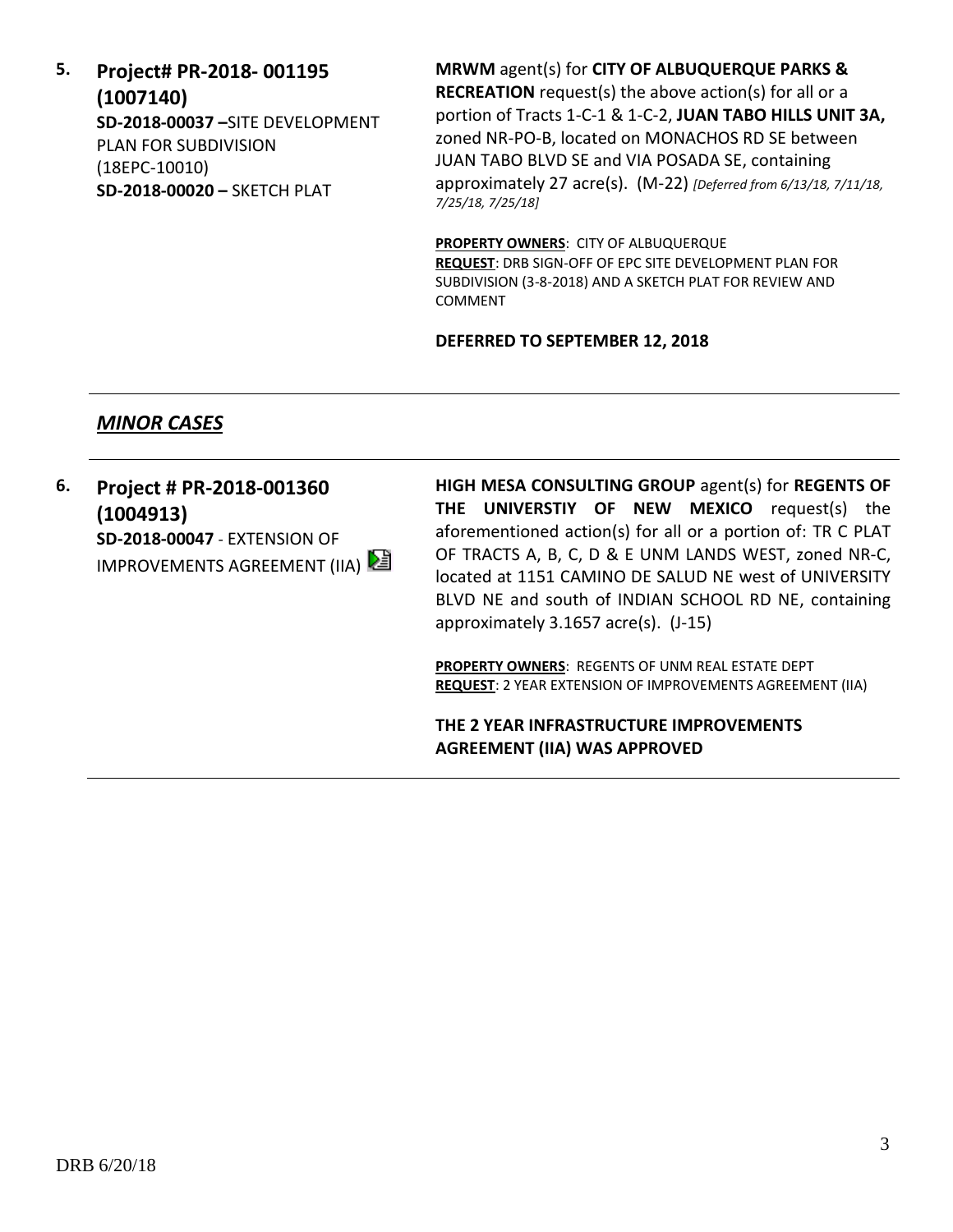**7. Project # PR-2018-001433 (1000501) SD-2018-00062** – PRELIMINARY/FINAL PLAT **SI-2018-00096** – SITE DEVELOPMENT PLAN FOR SUBDIVISION (18EPC-40007) 2

**THANH VAN NGUYEN** request(s) the aforementioned action(s) for all or a portion of LOT 7 and N25FT LOT 8, BLOCK 8, CASAS SERENAS ADDN**,** zoned R-ML (R-2), located at 424 PENNSYLVANIA ST SE south of BELL AVE SE and north of TRUMBULL AVE SE, containing approximately 1.2 acre(s). (L-19)

**PROPERTY OWNERS**: NEW MEXICO VIETNAMESE BUDDHIST ASSOCIATION

**REQUEST**: DRB FINAL SIGN OFF OF EPC APPROVED SITE DEVELOPEMNT PLAN FOR SUBDIVSION AND REPLAT TO CONSOLIDATE LOTS

**THE PRELIMINARY/FINAL PLAT WAS APPROVED WITH FINAL SIGN OFF DELEGATED TO PLANNING FOR NOTE ON PLAT. THE SITE DEVELOPMENT PLAN FOR SUBDIVISION WAS APPROVED.**

## **8. Project # PR-2018-001428 (1010812)**

**VA-2018-00076** - EXTENSION OF INFRASTRUCTURE IMPROVEMENTS AGREEMENT (IIA)

**MARK GOODWIN & ASSOCIATES PA** agent(s) for **ALFELD 4, LLC** request(s) the aforementioned action(s) for all or a portion of PUERTA DEL BOSQUE (replat of LOTS 15A and 16A ALVARADO GARDENS UNIT 2), zoned R-A, located at 2700 PUERTA DEL BOSQUE LA NW, Albuquerque, containing approximately 2.6194 acre(s). (G-12)

**PROPERTY OWNERS**: ALFELD 4 LLCSUITE 3 **REQUEST**: EXTENSION of IIA FOR TEMPORARY DEFFERAL OF S/W

**THE 2 YEAR INFRASTRUCTURE IMPROVEMENTS AGREEMENT (IIA) WAS APPROVED.**